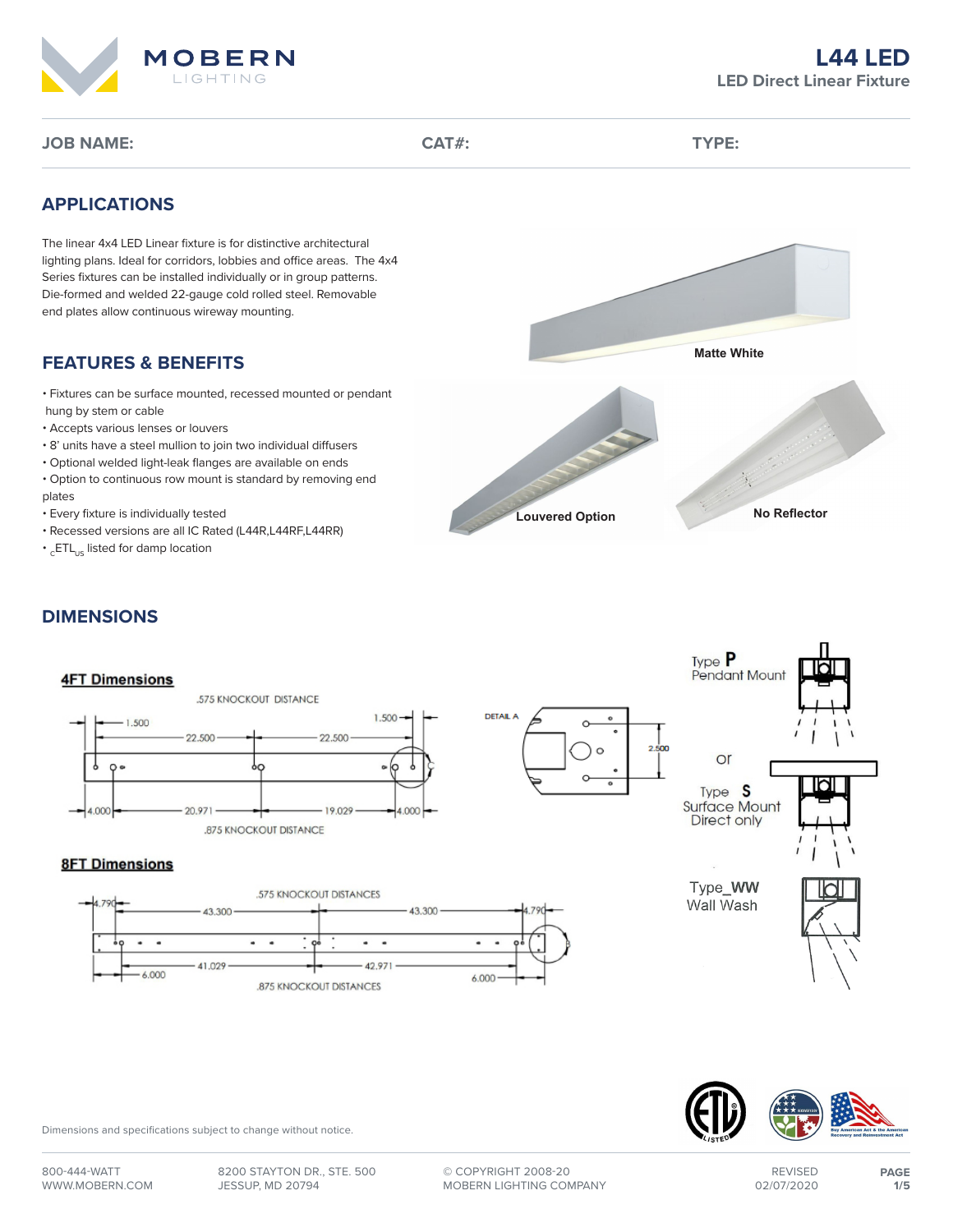

# **DIMENSIONS**





**Type WWW** wallmount

O



# **4FT Dimensions**



**8FT Dimensions** 



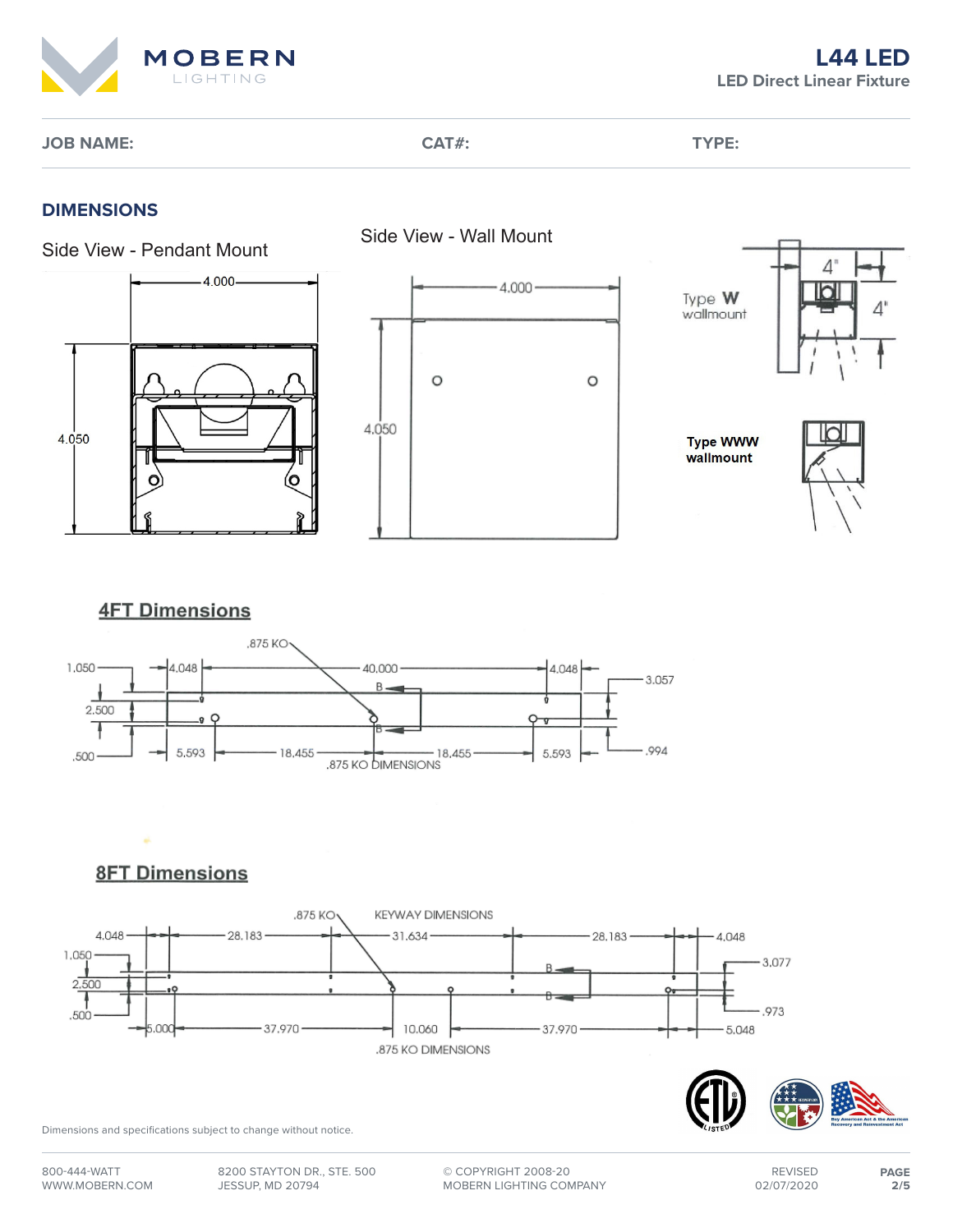

#### **DIMENSIONS**





## **4FT-RR Dimensions**









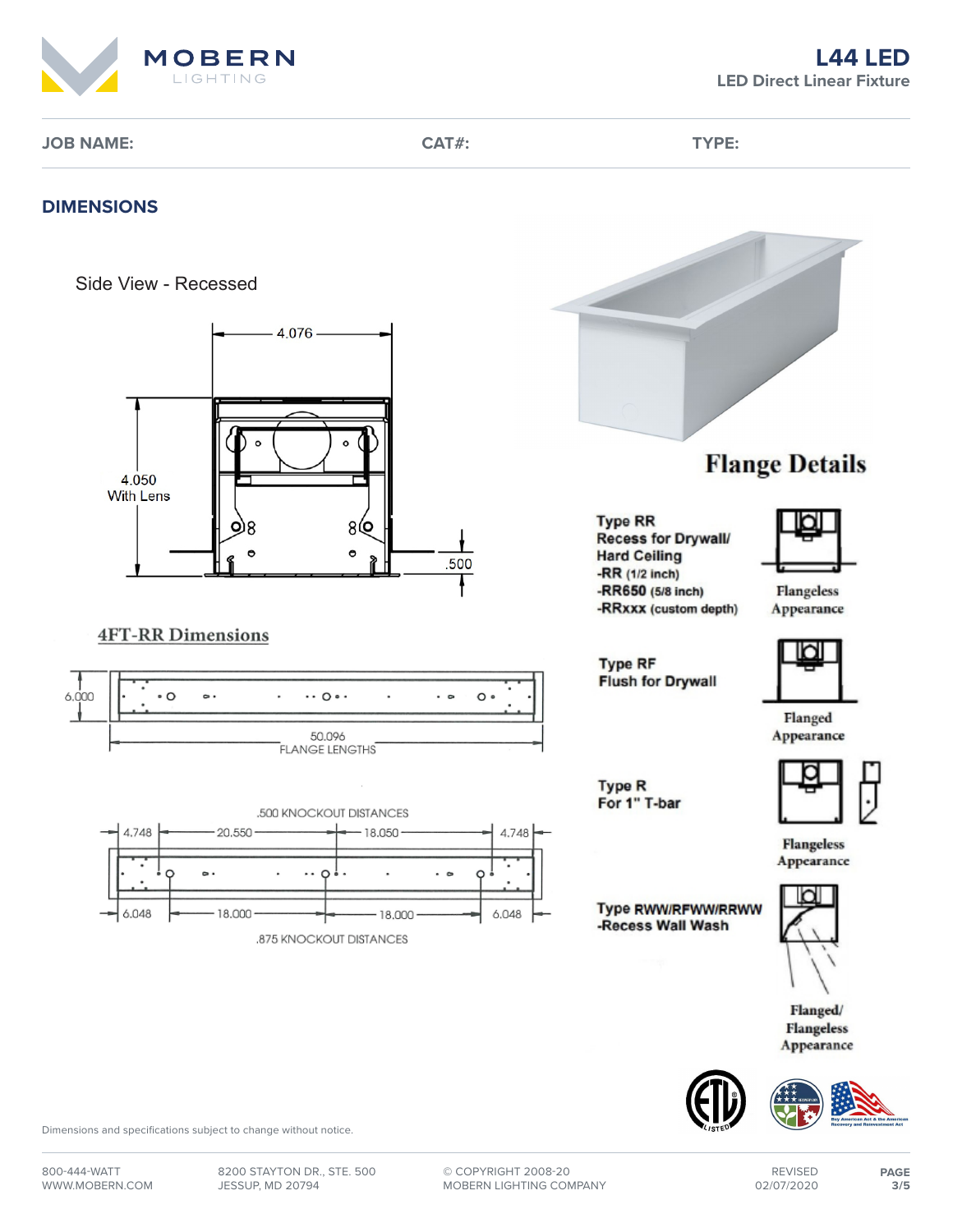

#### **ORDERING**

EXAMPLE: L44R 48 LED 24 DMV WH MW 30 EM SS H4W PI1

**LED**

| 1. SERIES                  |                                                          | 2. LENGTH                         | 3. GEAR | 4. WATTAGE/LUMENS                                              | 5. DRIVER   |                                       | 6. FINISH                           |                                      | 7. LENS                      |                                                         |
|----------------------------|----------------------------------------------------------|-----------------------------------|---------|----------------------------------------------------------------|-------------|---------------------------------------|-------------------------------------|--------------------------------------|------------------------------|---------------------------------------------------------|
| <b>L44R</b>                | Recessed<br>L44RF Recessed<br>Flange                     | 48 48" long<br><b>96</b> 96" long | LED     | 4 ft & 8 ft.<br>24W 2400 Lumens<br>24<br>48<br>48W 4800 Lumens | <b>DMV</b>  | 120-277V<br>Multivolt<br>$0-10V$      | <b>WH</b><br><b>SL</b><br><b>BK</b> | Matte White<br>Silver<br>Matte Black | <b>MW<sup>+</sup></b><br>S.5 | Matte White lens<br>(std) .100 thick lens<br>Specular   |
|                            | <b>L66RR</b> Recessed<br><b>Flangeless</b><br>Appearance |                                   |         | 57<br>57W 5400 Lumens<br>8 ft. only                            | <b>SDMV</b> | Dimmable<br>Step dimming<br>Multivolt | <b>BZ</b><br>IN                     | <b>Bronze</b><br>Iron                | <b>SF</b>                    | Parabolic Louver<br>(1/2"x1/2"x3/8")<br>Snap-in Frosted |
| <b>L44S</b>                | Surface<br>Mount                                         |                                   |         | 97<br>97W 9600 Lumens<br>114<br>114W 10800 Lumens              | <b>LUT</b>  | Lutron Driver1                        |                                     |                                      |                              | Lens -85%<br>Transmission                               |
| <b>L44W</b><br><b>L44P</b> | Wall Mount<br>Pendant<br>Mount                           |                                   |         |                                                                |             |                                       |                                     |                                      | LV                           | <b>Baffled Louver</b>                                   |

**†** MW lens on the 8' fixture is regressed and requires a center support bracket to hold it in place

| <b>8. COLOR TEMP</b> |                | 9. REFLECTOR(O) <sup>2</sup>                    |                 | 10. EM(O) <sup>2</sup>                                 |               | 11. SENSOR(O) $2$              |              | 12. HANGING KIT(O) <sup>2</sup>                                                                                          |  |  |
|----------------------|----------------|-------------------------------------------------|-----------------|--------------------------------------------------------|---------------|--------------------------------|--------------|--------------------------------------------------------------------------------------------------------------------------|--|--|
| 30<br>35             | 3000K<br>3500K | <b>Blank</b> Standard<br>Wall Wash<br><b>WW</b> | EM              | Emergency<br>Battery Pack 10W<br>$\approx$ 1700 lumens | SS            | Integral<br>Occupancy          | H4W          | Cable kit with 4 cable + power feed cable<br>incl. w/ white canopy                                                       |  |  |
| 40<br>50             | 4000K<br>5000K |                                                 | EM <sub>5</sub> | Emergency<br><b>Battery Pack 5W</b>                    | <b>SNS200</b> | Sensor<br><b>ALC Qualified</b> | <b>H4W5</b>  | Cable kit with 4' cable + power feed 0-10V<br>dimming cable included w/ white canopy<br>(5 wire)                         |  |  |
|                      |                |                                                 |                 |                                                        |               |                                |              |                                                                                                                          |  |  |
|                      |                |                                                 |                 | $^{\prime\prime}$ 850 Lumens                           |               |                                | H4W6         | Cable kit with 4' cable + power feed 0-10V<br>dimming and EM cable incl. w/ white<br>canopy (6 wire) (check local codes) |  |  |
|                      |                |                                                 |                 |                                                        |               |                                | <b>H12W</b>  | Cable kit w/12' cable + power feed cable<br>incl.w/ white canopy                                                         |  |  |
|                      |                |                                                 |                 |                                                        |               |                                | <b>H12W5</b> | Cable kit w/12' cable + power feed 0-10V<br>dimming. Cable included with white<br>canopy (5 wire)                        |  |  |

#### **13. PLUG IN(O)2**

#### **14. CONFIGURATION**

- **PI1** 3 wire harness, including white, black and green
- **BLANK** Individual **-B** Beginner Run

**-E** Ender Run **-J** Joiner

- **PI2** 4 wire harness, including white, black, green and blue for emergency backup
- **PI3D** 5 wire harness, including white, black, green, violet and gray

#### **Notes:**

\*See Lutron Chart for Driver & Controls Options